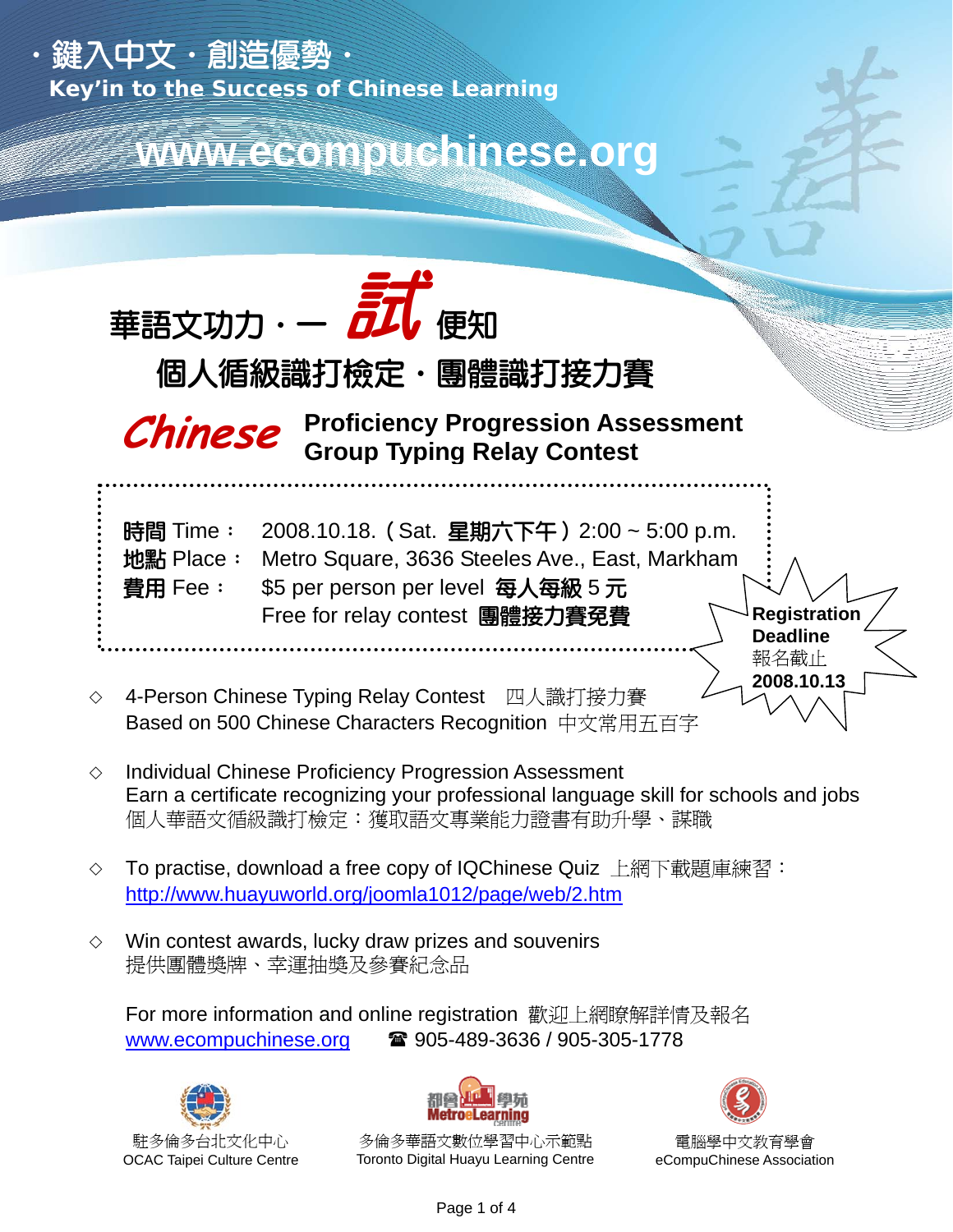# 〈**2008 Chinese Proficiency Progression Assessment and Group Typing Relay Contest**〉

To strengthen overseas Chinese learners' learning motivation, to provide good reference for further academic and career development via effective skill assessment, Toronto Digital Huayu Learning Centre, co-hosted with eCompuChinese Education Association, will hold "2008 Chinese Proficiency Progression Assessment and Group Typing Relay Contest" on Saturday, October 18, from 2:00 to 5:00 PM, at ground floor hallway and computer classrooms of Toronto Digital Huayu Learning Centre on 2<sup>nd</sup> floor inside Metro Square mall. This event is sponsored by Overseas Chinese Affairs Commission and supported by OCAC Taipei Culture Centre in Toronto. Individual assessment test fee is CAD\$ 5.00 (including assessment certificate in English and Chinese), and group relay contest is free. Please go to E-Learning Huayu of Taiwan website to download a free 60-day trial copy of the official assessment tool software – IQChinese Quiz. The trial program contains a good amount of sample tests for you to practise.

#### http://www.huayuworld.org/joomla1012/page/web/2.htm

In recent a few years, the number of Mandarin Chinese users has exceeded quarter of global population, and Mandarin Chinese has quickly became a must-take course for overseas students and a must-have skill for many professionals. Mastering Chinese, English and computer skills clearly gives you the biggest advantage. Besides proper oral communication, the goal for today's Chinese learning also emphasizes on reading and writing/typing capabilities which are required for online search, text messaging and email communication. Since Chinese input has became an integral part of information acquisition and application for everyday life, the "listen, speak, read, type" skills of Mandarin Chinese are unquestionably turning into one of the must-have professional skill sets for entering into career fields and global Chinese market.

Following the successful model from the 2 previous "Chinese Proficiency Progression Assessment" events, this event will also feature "first come, first test" and the assessment is still graded into 8 levels based on the daily life topics and high frequency words. Testing computers are Windows PC equipped with standard QWERTY English keyboards, tests are only in Traditional Chinese, and the testers can choose either Bopomo or Pinyin input method.

To encourage greater participation and involvement of Chinese Typing movement from the general public, we have expanded the fun "Chinese Typing Relay Contest". Chinese schools, community organizations and business bodies can freely assemble their teams to compete, 4 members per team, all fees are waived. The contest is levelled into 4 groups: Grade 1~6, Grade 7~12, Adult and Senior (60-year and older). Relay contest testing contents are based on 500 high frequency words, each team member is allowed for only 3 minutes of typing, and the 4-member team's per person average score determines advancing into the next round or winning the entire relay contest. All Chinese schools, community organizations and business bodies are welcome to send your own team in for the contest to showcase your teamwork and typing excellence.

No matter taking individual "Chinese Proficiency Progression Assessment" or being part of the team for "Group Typing Relay Contest", all participants not only need to know the words and the pronunciations, but also need to know how to properly use Pinyin or Bopomo to input words with correct tones. More importantly, due to many Chinese words being of the same pronunciation or similar shape, the participant also needs to be quick on telling words apart and selecting the right word in order to improve typing accuracy and speed. "Chinese Proficiency Progression Assessment" and "Group Typing Relay Contest" solely aim to improve learners confidence and interest via participation, therefore the test scope only includes high frequency words, phrases and sentence patterns used in daily conversation and we have also published on the ECCEA website the vocabulary list for each of the 8 levels, about 100 words per level, totalling about 2000 words with derivatives. If an participant can reach level 8, it means he/she can read and understand 80% of Chinese newspaper publications in the market.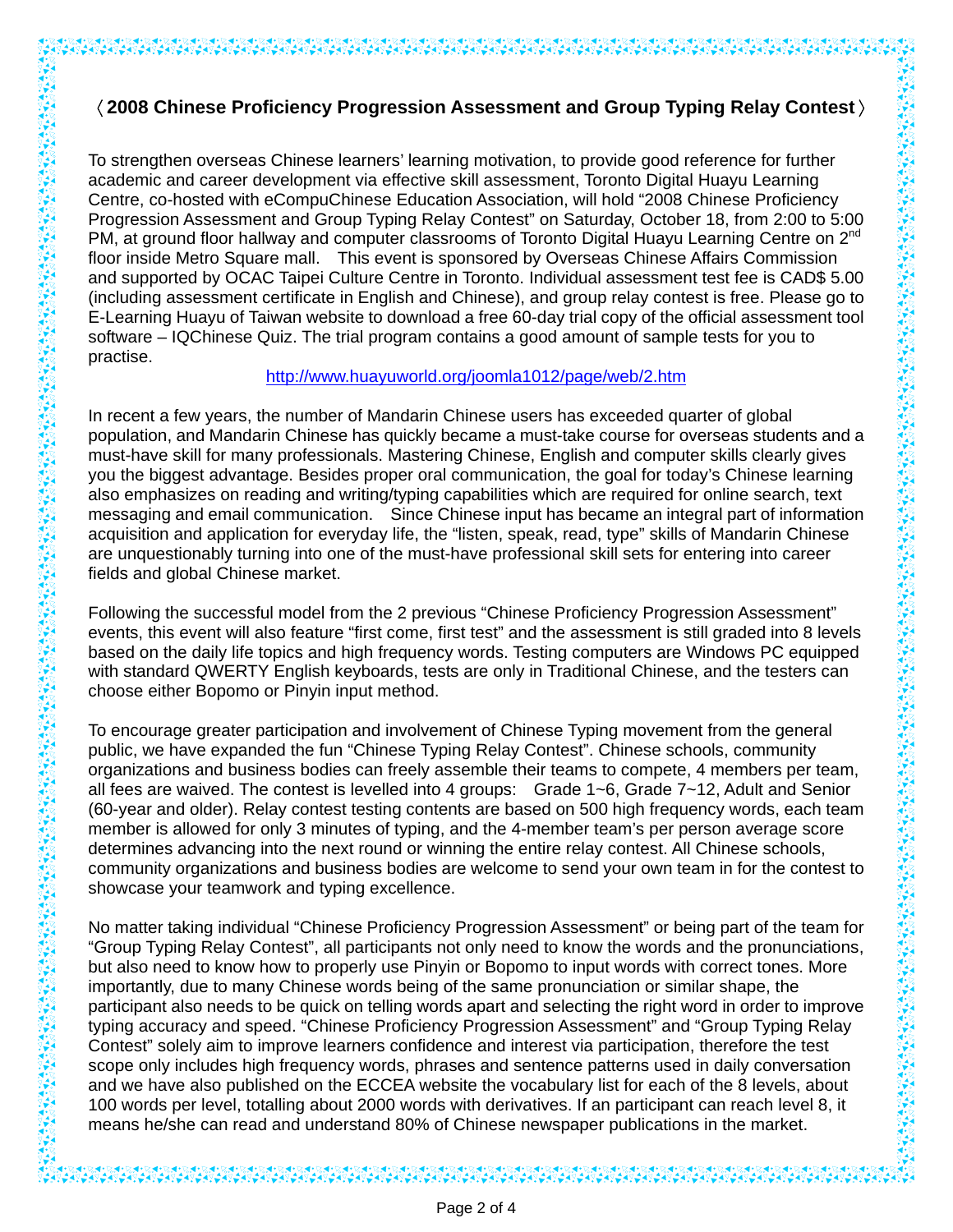"Group Typing Relay Contest" sets the test scope strictly to the 500 high frequency words used daily and allows any 4 participants to form team freely to complete the relay for championship. The main purpose of this event is, by using this annually scheduled assessment as a lead, to let students review and practice repeatedly, hence to achieve the goal of "test every year, progress every year".

All participants of "Chinese Proficiency Progression Assessment" will receive a copy of certificate in English and Chinese as a proof of their skills being assessed. In order to encourage community organizations and Chinese schools for greater participation, besides waiving off all registration fees, we will give souvenirs and lucky draw ballots to all participants from both individual assessment and group relay teams. Please register online or call 905-489-3636 / 905-305-1778.

## 〈**Chinese Proficiency Progression Assessment Guidelines**〉

### **1. Objectives:**

- Provide an excellent mean for Chinese learners to measure their vocabulary and their ability to master and apply daily conversation vocabulary
- Set levels based on hundreds of high frequency words and their derivatives, provide teachers and students with accurate assessment to serve as guideline for study plan
- Through the tone setting, word differentiating and selection in the assessment test, to help Chinese learners' pronounce properly and reduce spelling errors.
- Assessment result includes data on typing accuracy rate and typing speed, which are proper read/understand/type measurements for progression study and/or job application

### **2. Registration:**

 Online registration: participant completes the online form with required fields on English and Chinese names, date of birth, assessment level and input method

## **3. Pre-assessment Simulation:**

 Pease download the free 60-day trial of IQChinese Quiz, including mock-up tests http://www.huayuworld.org/joomla1012/page/web/2.htm

## **4. Assessment Date and Time:**

2pm ~ 5pm, Saturday, October 18, 2008, first come first test

### **5. Target Group:**

Any interested adult and students

### **6. Assessment Fee:**

 CAD \$5.00 for each level, please make cash payment no later than 5:00 PM, Monday, October 13, No refund on absence.

 Where to Pay: Toronto Digital Huayu Learning Centre (Metro eLearning) Address: Suite 206, 3636 Steeles Ave., East, Markham, Ontario L3R 1K9, Tel: 905-489-3636

## **7. Assessment Location:**

Toronto Digital Huayu Learning Centre (Metro eLearning) 2nd floor, Metro Square Mall

## **8. Notes:**

- Assessment takers need to show ID and obtain name specific blank certificates before assessment
- Assessment is run on Windows PC, Pinyin or Bopomo can be selected to input Traditional Chinese
- Assessment is conducted via IQChinese Quiz application using random testing material, real time accuracy rate and speed can be obtained